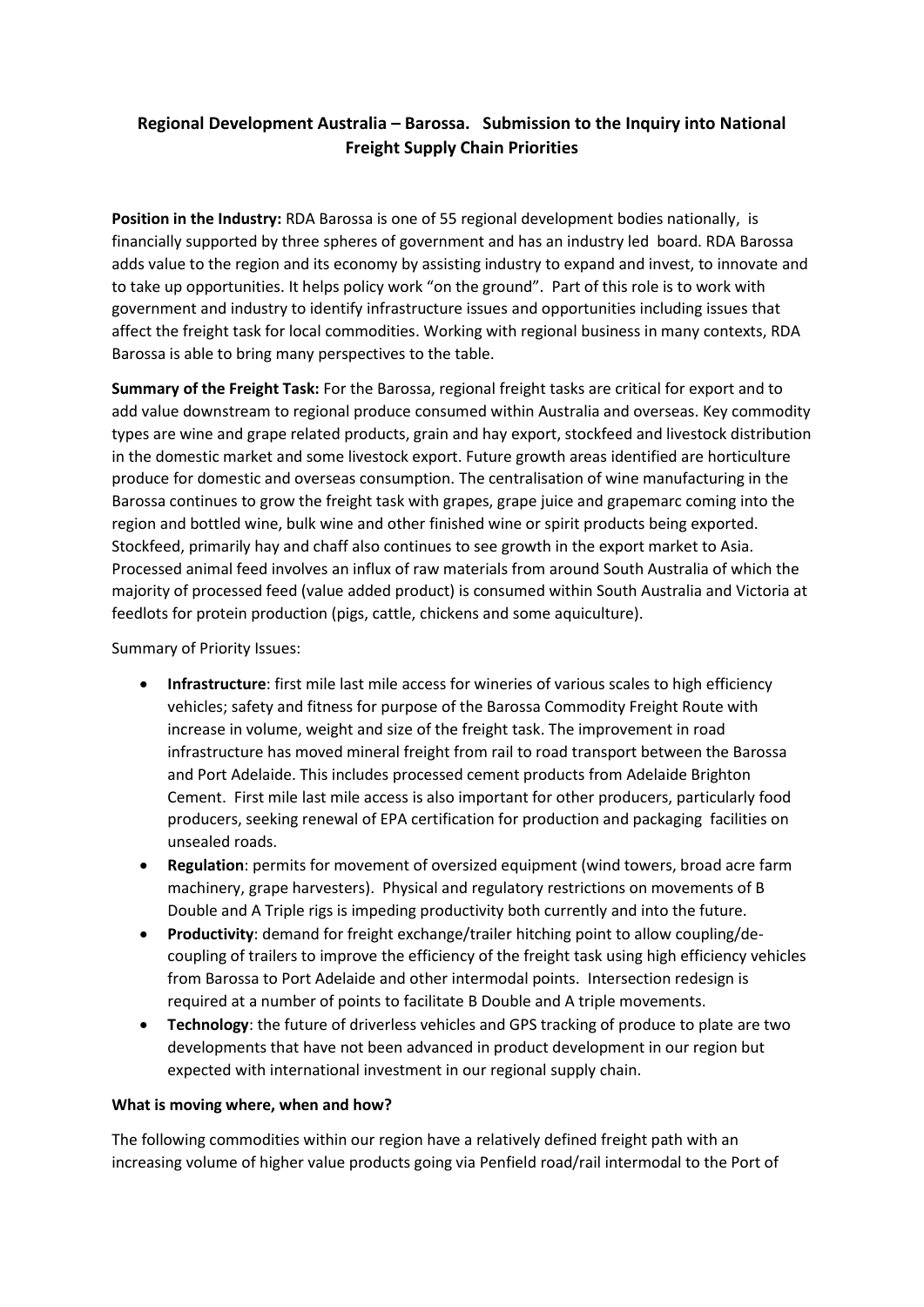Melbourne rather than the Port of Adelaide due to frequency of shipping and competitive prices out of Melbourne.

**Grapes:** 50-60% of grapes processed come to the Barossa from outside of the region as corporate winemaking consolidates processing in the Barossa. Points of origin for grapes and crushed juice include Riverland, Adelaide Hills, Langhorn Creek, Coonawarra, Padthaway, Mildura, and Griffith. Processed goods (bulk wine and bottled wine) go to NSW and Victoria but greatest volume is exported by road, rail and airfreight via Adelaide/Pt Adelaide to UK, China/Hong Kong, USA, Canada, New Zealand and Europe.

**Grain:** grain for export is increasingly held on-farm or private brokers (private silos) but the bulk is transported to Roseworthy, Balaklava and Port Adelaide grain holding facilities. Transport movements are by road freight using Sturt Highway, Port Wakefield Road, Balaklava Road, Barrier Highway, Horrocks Highway, Traeger Road, Theile Highway and Redbanks Road.

**Hay/Stockfeed/Chaff:** stockfeed is consolidated and exported from Adelaide Plains, Kapunda, Daveyston and Greenock via road freight to Port Adelaide and Penfield Intermodal. Domestic sales are via road to Brisbane, Sydney, Murray Bridge and South-eastern Australia via Gawler to Murray Bridge freight routes (via Williamstown, Mt Pleasant and Tungkillo).

**Livestock:** stockyards at Mallala are the primary collection point for Barossa, Light and Mid North livestock sales. The greatest volume of livestock is transported for processing in Adelaide and Murray Bridge via the same freight route as hay/stockfeed/chaff.

**Horticulture:** fruit, nuts and vegetables grown in the Adelaide Plains are transported by road to Melbourne and Adelaide with an increasing interest in export to Asia via Adelaide Airport. With expansion of this industry thanks to a proposed new waste water irrigation scheme on the Northern Adelaide Plains, a reconsideration of freight route opportunities, including the potential for access to Edinburgh Airforce base runways may be called for.

# **Important Regional Freight Infrastructure**

**Freight Network** - the completion of the Northern Expressway and programmed work for the Northern Connector and South Road Corridor is the most significant road investment for freight transport for the RDA Barossa Region to the Port of Adelaide, Adelaide Airport and Metropolitan Adelaide for export and value-adding through processing. This is also an important corridor for freight to Melbourne although the alternative route, via Truro and the proposed North Eastern Bypass of Adelaide is also an opportunity for the region.

**Inter-model facilities** are important for cost effective freight network and to be competitive in the destination market place. Penfield is the closest intermodal facility for the Barossa Region and the capacity to expand and augment services to be compatible for future configuration of freight infrastructure is critical. How this facility may link the 'Globelink' proposal needs consideration.

**Port Adelaide sea freight terminal** needs to become competitive and configured to provide an alternative to the Port of Melbourne for export for South Australia to be more competitive. This needs to be considered alongside Naval ship building and the increase in Cruise shipping through the same maritime channel at Outer Harbour. The multiple landside use is not always compatible and future expansion and interface issues need to be considered alongside old and outdated landside uses set up for mineral export that may need to be decommissioned.